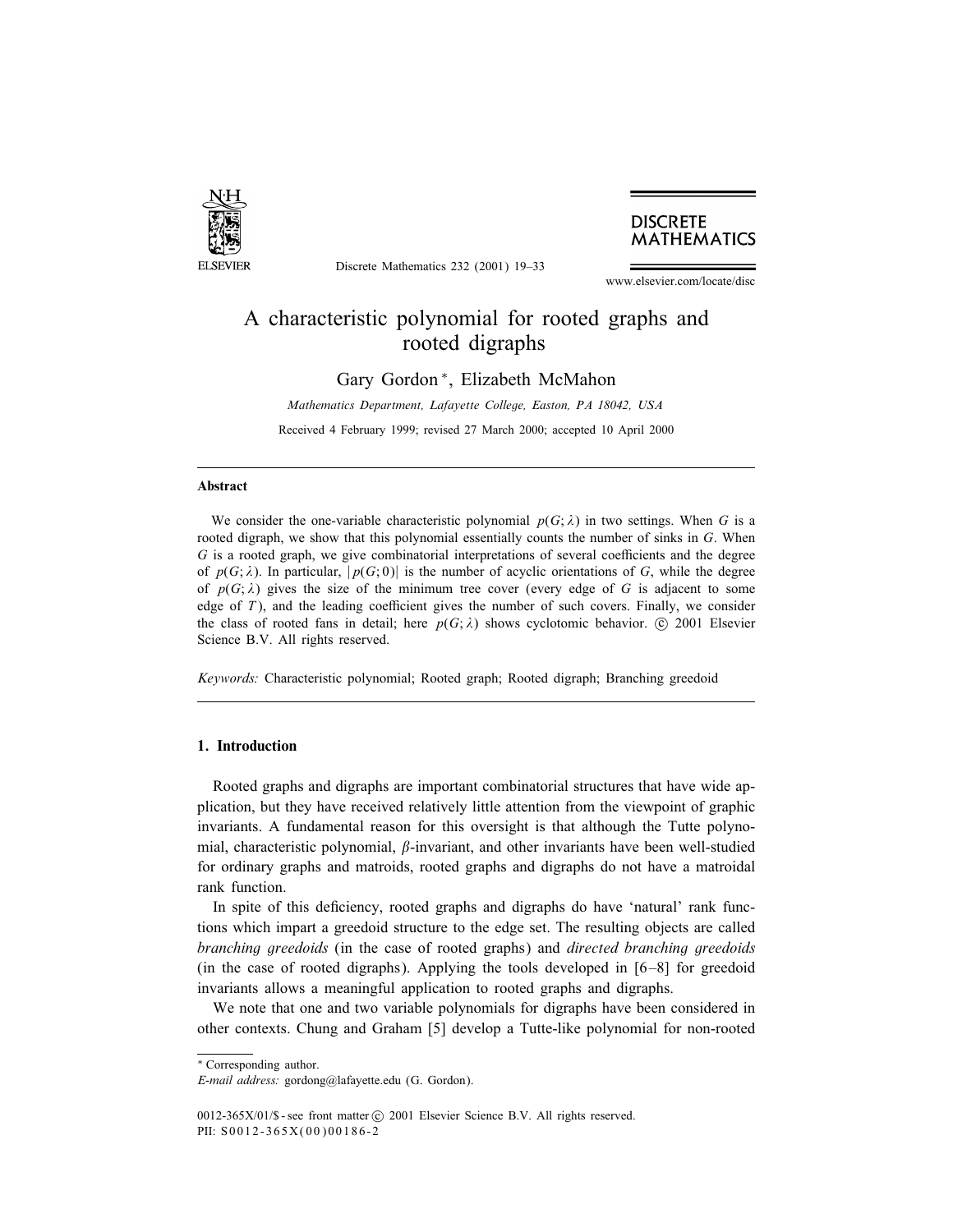digraphs which has several interesting invariants among its evaluations. Several different polynomials for rooted digraphs are described in [9]; the various polynomials are related, but they highlight differing aspects of the rooted digraph.

Our goal in this paper is to continue the investigation of the characteristic polynomial begun in [7], concentrating exclusively on rooted graphs and digraphs. Like many important areas of combinatorics, the development of the characteristic polynomial traces its origin to attempts to solve the 4-color problem. Chromatic polynomials for graphs, introduced in such attempts, were subsequently generalized to matroid characteristic polynomials [17]. These polynomials share many of the attractive properties that chromatic polynomials have and count several interesting invariants, especially when the matroid is represented over a field.

There are several ways to judge the effectiveness of the generalization of an invariant in combinatorics:

- Do standard results remain true in the new setting?
- Are there reasonable combinatorial interpretations for the invariant?
- Does the invariant exhibit interesting behavior in the new setting?
- Do the techniques generate new combinatorial results which might be difficult to prove (or even discover) otherwise?

We will see that  $p(G)$  will satisfy all of these criteria at some level. We believe the results given here motivate continued study of the characteristic polynomial for these and other greedoids.

The paper is organized as follows: Section 2 summarizes the basic results about  $p(G)$  which we will require. Section 3 considers the characteristic polynomial  $p(D; \lambda)$ when  $D$  is a rooted digraph. In this case, the polynomial is especially simple, dependent only on the number of sinks in the digraph D (Theorem 3.4).

In Section 4, we prove several general results for  $p(G; \lambda)$  when G is a rooted graph. The main results of this section are the combinatorial interpretations of the degree of  $p(G; \lambda)$  (Theorem 4.6), the leading coefficient (Corollary 4.7), and  $p(G; 0)$  (Theorem 4.8), the last of which is essentially equivalent to a theorem of Greene and Zaslavsky [10] on acyclic orientations. (Although we use the result of Greene and Zaslavsky to prove Theorem 4.8, it is easy to construct an independent proof.)

Finally, in Section 5 we examine one class of rooted graphs in detail. We concentrate on rooted fans and investigate the factoring properties of  $p(F_n; \lambda)$ . Fans are an important class of graphs which have been studied in reference to minimally 3-connected graphs [14,16]. They also occur naturally as minors of wheels, another important class of graphs. When G is a rooted fan,  $p(F_n; \lambda)$  factors (over the rationals) in a manner essentially equivalent to that of  $x<sup>n</sup> - 1$  into 'cyclotomic pieces'. As an application, we compute the number of *minimum tree covers* (subtrees  $T$  of the fan  $F_n$  in which every edge of  $F_n$  is adjacent to some edge in T) via the polynomial. The proof uses elementary properties of the polynomial and a recursion.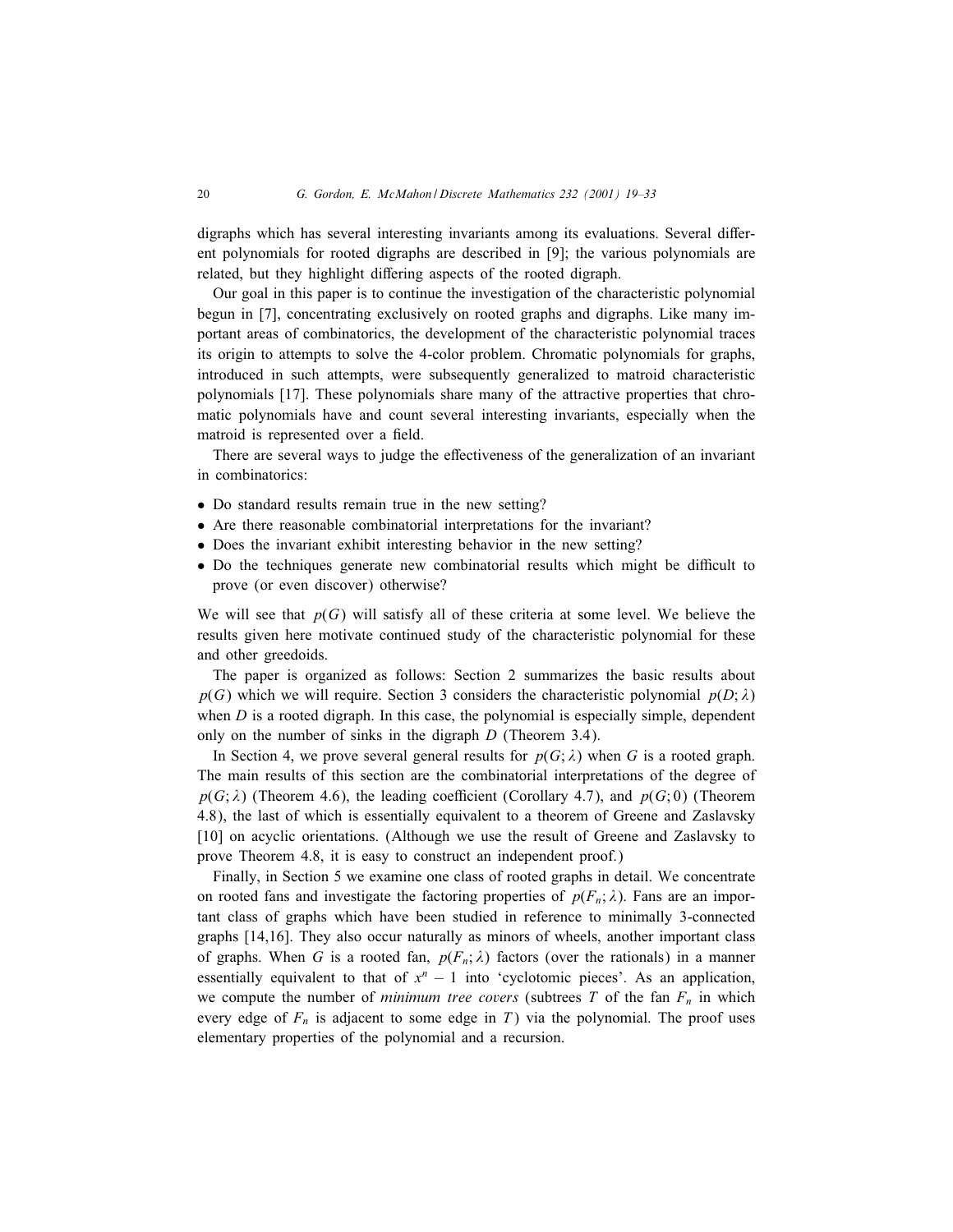#### 2. Definitions and fundamental properties

We begin with some basic definitions. For more information on greedoids, see  $[1]$ or [12].

**Definition**. A *greedoid* G on the ground set E is a pair  $(E, \mathcal{F})$  where E is a finite set and  $\mathscr F$  is a family of subsets of E (called the *feasible sets*) satisfying

1. For every non-empty  $X \in \mathcal{F}$  there is an element  $x \in X$  such that  $X - \{x\} \in \mathcal{F}$ ; 2. For  $X, Y \in \mathcal{F}$  with  $|X| < |Y|$ , there is an element  $y \in Y - X$  such that  $X \cup \{y\} \in \mathcal{F}$ .

The *rank* of a subset A of E, denoted  $r(A)$ , is defined to be the size of the largest feasible subset of A, i.e.

 $r(A) = \max_{S \in \mathcal{F}} \{|S|: S \subseteq A\}.$ 

An element e of the ground set of G is a *greedoid loop* if e is in no feasible set.

A rooted graph G with distinguished vertex  $*$  satisfies this definition if the ground set E is the edge set of G and if the feasible sets  $\mathcal F$  are the rooted subtrees F of G. The greedoid associated with G is called the *branching greedoid*. The greedoid loops of G are edges which join a vertex to itself (ordinary loops), and any edge that is not in the same component as the root.

A rooted digraph  $D$  with distinguished vertex  $*$  also satisfies this definition if the ground set E is the edge set of D and if the feasible sets  $\mathscr F$  are the rooted arborescences F of D (i.e., F contains the root  $*$  and, if v is a vertex in F, there is a unique directed path in F from  $*$  to v). This is the *directed branching greedoid* associated with D. The greedoid loops are precisely the edges  $e=vw$  (having initial vertex v and terminal vertex w) that are in no rooted arborescences, i.e., edges where  $v = w$  (ordinary loops, as before), edges with  $w = *$ , edges with the property that every directed path from  $*$ to v passes through w, and edges that are inaccessible from ∗.

We will use an evaluation of the 2-variable Tutte polynomial of a greedoid to define the characteristic polynomial of a greedoid.

**Definition**. Let G be a greedoid on the ground set E. The *Tutte polynomial* of G is defined by

$$
f(G; t, z) = \sum_{S \subseteq E} t^{r(G) - r(S)} z^{|S| - r(S)}.
$$

This polynomial was introduced in [6], and has been studied for various greedoid classes. A deletion-contraction recursion (Theorem 3:2 of [6]) holds for this Tutte polynomial, as well as an activities expansion (Theorem 3.1 of [8]).

Proposition 2.1 (Gordon and McMahon [8, Theorem 4.2]). *Let* D *be a rooted digraph with no greedoid loops. If*  $f(D; t, z) = (z + 1)^k f_1(t, z)$ , *where*  $z + 1$  *does not divide*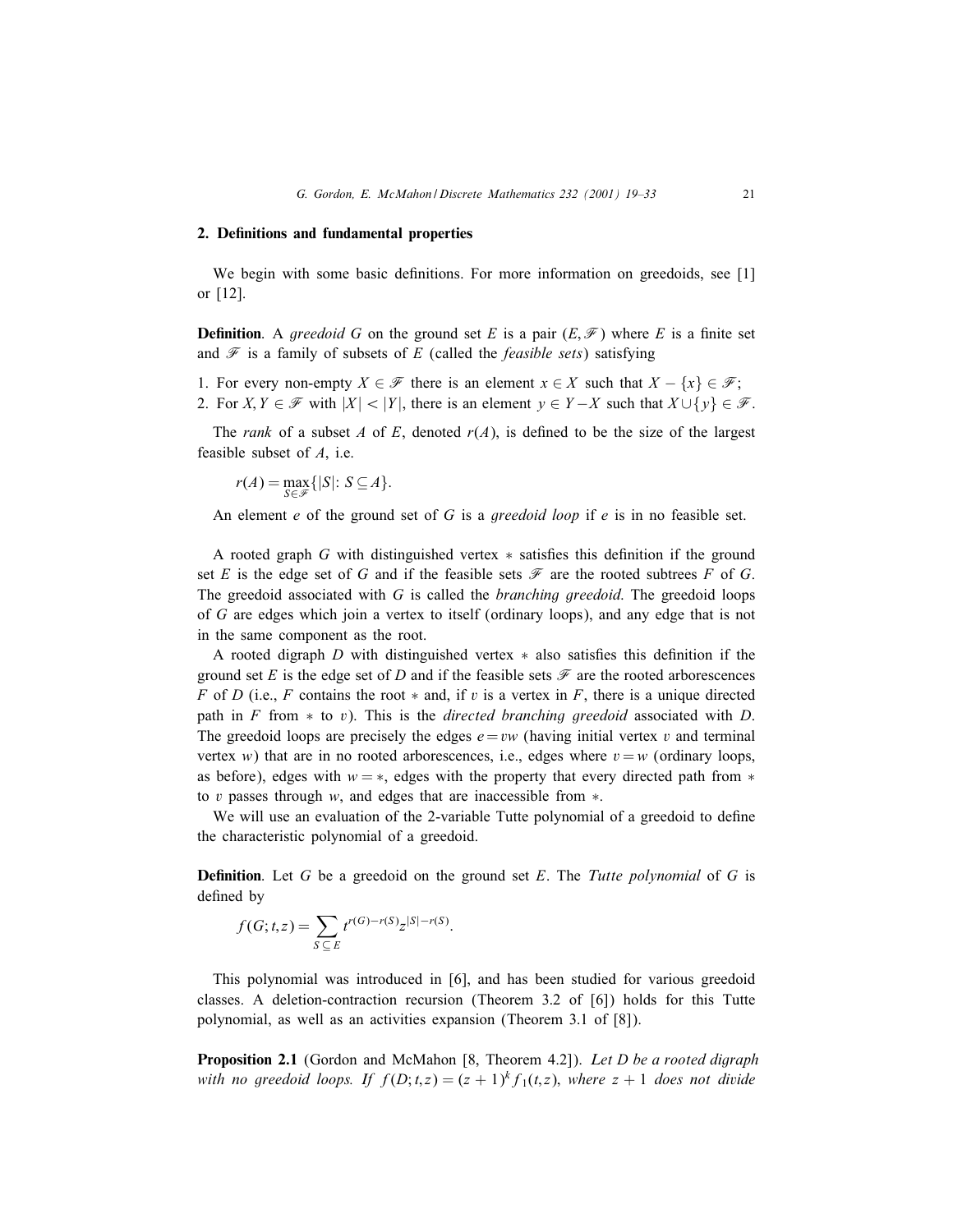$f_1(t, z)$ , *then* k *is the minimum number of edges that need to be removed from* D *to leave a spanning*; *acyclic rooted digraph*.

Proposition 2.2 (McMahon [13, Theorem 2]). *Let* G *be a rooted graph with*  $f(G; t, z) = (z + 1)^{a} f_1(t, z)$ , *where*  $z + 1$  *does not divide*  $f_1(t, z)$ . *Then* a *is the number of greedoid loops in* G.

The characteristic polynomial for greedoids was defined in [7].

**Definition**. Let G be a greedoid on the ground set E. The *characteristic polynomial*  $p(G; \lambda)$  is defined by

$$
p(G; \lambda) = (-1)^{r(G)} f(G; -\lambda, -1).
$$

Here are some of the results we will need for the characteristic polynomial: Proposition 2.3 (Boolean expansion; Gordon and McMahon [7, Proposition 1]).

$$
p(G; \lambda) = \sum_{S \subseteq E} (-1)^{|S|} \lambda^{r(G) - r(S)}.
$$

Proposition 2.4 (Deletion-contraction; Gordon and McMahon [7, Proposition 3]). *Let* {e} *be a feasible set in* G. *Then*

$$
p(G; \lambda) = \lambda^{r(G)-r(G-e)} p(G-e; \lambda) - p(G/e; \lambda).
$$

Proposition 2.5 (Direct sum property; Gordon and McMahon [7, Proposition 4]).

$$
p(G_1\oplus G_2)=p(G_1)p(G_2).
$$

**Proposition 2.6** (Gordon and McMahon [7, Proposition 5]).  $(\lambda - 1)|p(G)$ .

Note that we could equally well take the definition of  $p(G; \lambda)$  from either of Propositions 2.3 or 2.4.

We will need one more expansion for  $p(G; \lambda)$ , an expansion in terms of feasible sets. In [8], we develop a notion of external activity for feasible sets. See the discussion preceeding Proposition 2 in [7] for more details. Briefly, a *computation tree*  $T_G$ for a greedoid  $G$  is a recursively defined, rooted, binary tree in which each node of  $T_G$  is labeled by a minor of G. At each stage we label the two children of a node corresponding to a minor H by  $H - e$  and  $H/e$ , where  $\{e\}$  is a feasible set in H. Then there is a bijection between the feasible sets of G and the terminal vertices of the computation tree; the feasible set is simply the set of elements of G which are contracted in arriving at the specified terminal node. The *external activity of a feasible set* F *with respect to the tree*  $T_G$  is the collection of elements of G which were neither deleted nor contracted, that is, the greedoid loops which remain at that leaf of the computation tree.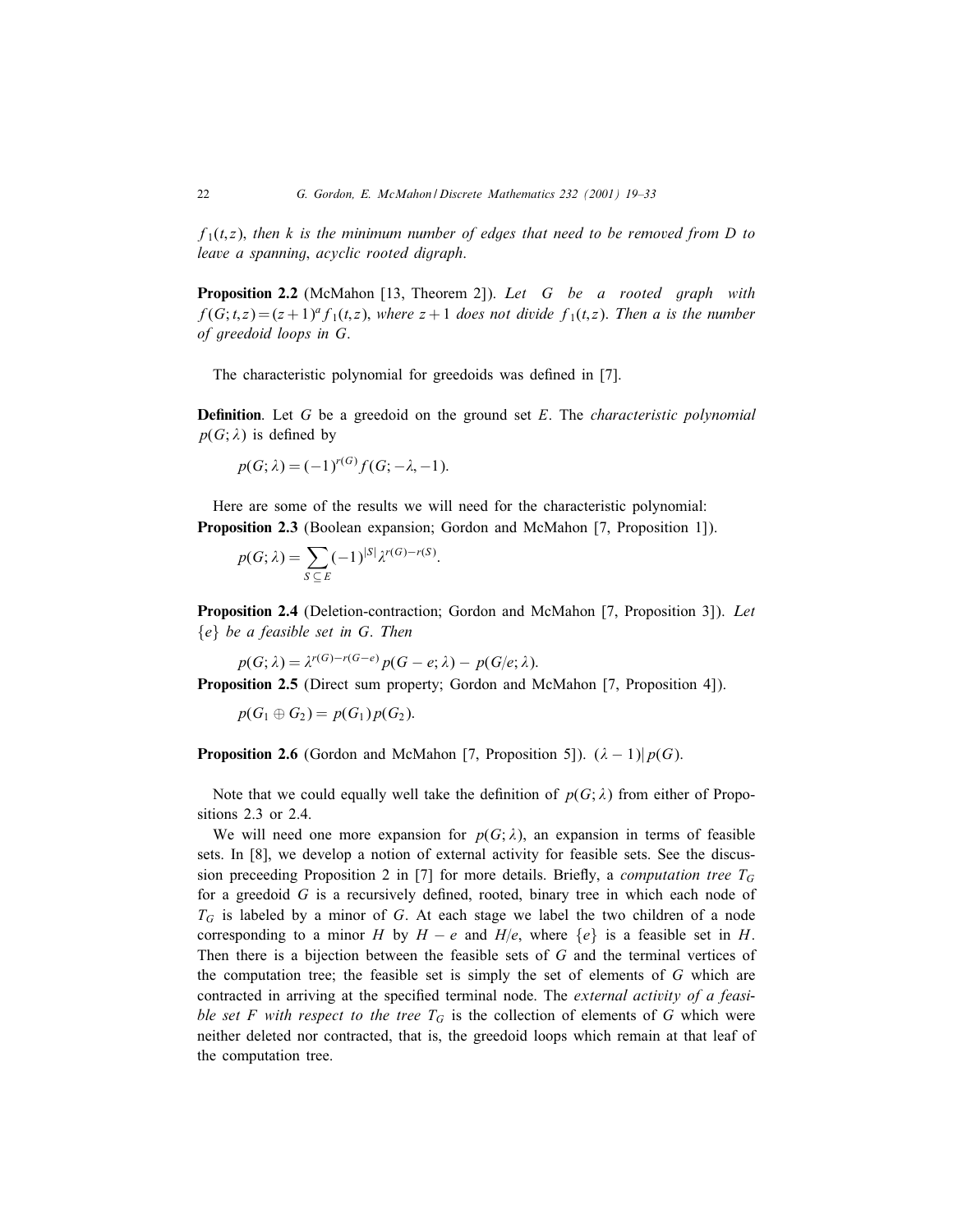Proposition 2.7 (Feasible set expansion; Gordon and McMahon [7, Proposition 2]). Let  $T_G$  be a computation tree for G and let  $\mathcal{F}_{\mathcal{T}}$  denote the set of all feasible sets *of* G *having no external activity. Then*

$$
p(G; \lambda) = \sum_{F \in \mathscr{F}_{\mathcal{F}}} (-1)^{|F|} \lambda^{r(G) - |F|}.
$$

#### 3. Rooted digraphs

In this section, we completely determine the characteristic polynomial for rooted digraphs: we show that  $p(D; \lambda) = (-1)^{r(D)}(1 - \lambda)^s$ , where s is the number of sinks in an acyclic disgraph D.

**Lemma 3.1.** *Suppose D is a rooted digraph with a directed cycle. Then*  $p(D; \lambda) = 0$ .

**Proof**. This result follows from Proposition 2.1 and the definition of the characteristic polynomial in Section 2.

Thus, we may assume D is acyclic. Recall that if e is an edge, then the set  $\{e\}$  is *feasible* if e is adjacent to the root and is directed away from the root. The next result is immediate.

Lemma 3.2. *Let* D *be a rooted digraph consisting of a single feasible edge. Then*  $p(D) = \lambda - 1.$ 

The deletion/contraction algorithm for rooted digraphs can be performed in a more efficient way than the general recursion (Proposition 2.4) can.

Proposition 3.3. *Suppose* e *is a feasible edge of an acyclic rooted digraph* D; *where* e *is not a leaf*.

1. If e is in every basis, then  $p(D; \lambda) = -p(D/e; \lambda)$ .

2. If e is not in every basis, then  $p(D; \lambda) = p(D - e; \lambda)$ .

**Proof.** Suppose D is a rooted digraph with no directed cycles and  $e$  is a feasible edge of D which is not a leaf.

1. Suppose  $e$  is in every basis. Since  $e$  is not a leaf, there must be at least one edge of  $D$  that is only in feasible sets that contain  $e$ . (Suppose there is no such edge. Then every feasible pair of edges  $\{e, f\}$  must have  $\{f\}$  feasible as well. In this case, e is a leaf.) Thus,  $D - e$  has a loop, so  $p(D - e; \lambda) = 0$ . Hence, from Proposition 2.4,  $p(D; \lambda) = -p(D/e; \lambda).$ 

2. Suppose there is a basis B that does not contain  $e$ , and let v be the terminal vertex of e. There must be another edge f that also has v as its terminal vertex since B is a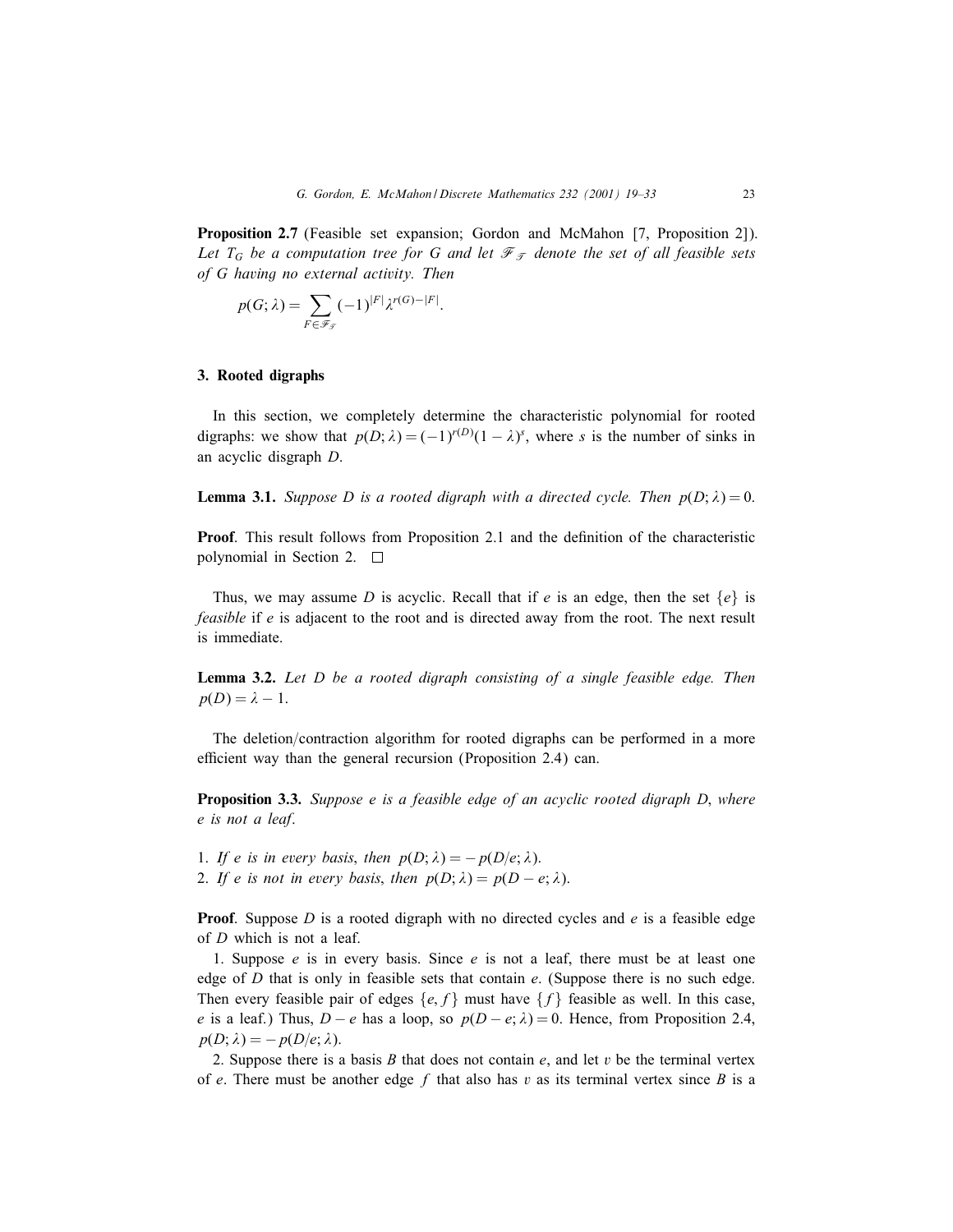basis, and every basis must reach v. In this case, however, f is a loop in  $D/e$ , since the terminal vertex of f will be  $*$  in  $D/e$ . Thus,  $p(D/e; \lambda) = 0$ . Because f has the same terminal vertex as e, and there must be a path from  $*$  ending in f, the terminal vertex of e is reachable in  $D - e$ , so  $r(D - e) = r(D)$ . Thus,  $p(D; \lambda) = \lambda^{r(D)-r(D-e)} p(D - e)$  $e; \lambda$  –  $p(D/e; \lambda) = p(D - e; \lambda)$ .

Remark: This proposition tells us that we can compute the characteristic polynomial for  $D$  in a particularly simple way. We may begin with  $D$  and choose any feasible edge  $e$  which is not a leaf. We then either delete or contract  $e$ , as indicated by the proposition. Eventually, we arrive at a greedoid minor consisting of leaves only. The following theorem completes the picture.

Theorem 3.4. *Let* D *be a rooted digraph. If* D *contains no greedoid loops and no directed cycles, then*  $p(D; \lambda) = (-1)^{r(D)}(1 - \lambda)^s$ , *where s is the number of sinks in* D.

**Proof.** First, note that if a digraph  $D$  has no directed cycles, then it must have at least one sink. Assume that  $D$  is a rooted digraph with no greedoid loops and no directed cycles. We compute  $p(D)$  via Proposition 3.3, by choosing feasible edges which are not leaves and either deleting or contracting. Let  $D'$  be a digraph obtained from D by repeated application of Proposition 3.3. Then a feasible edge e of  $D'$  is deleted if it is not in every basis of  $D'$ , which occurs exactly when there is another path from  $*$  to the terminal vertex of e. In this case, there is no factor of  $-1$  introduced, i.e.,  $p(D') = p(D' - e)$ . On the other hand, a feasible edge e is contracted if that edge is in every basis in  $D'$ , which occurs exactly when there is no other path to the terminal vertex of  $e$ . In this case, contracting  $e$  will have the effect of reducing the rank of  $D$ by 1 and introducing a factor of  $-1$ , i.e.,  $p(D') = -p(D'/e)$ .

The process of deleting and contracting edges terminates when only leaves remain. The terminal vertex of a leaf at this point corresponds precisely to a sink in the original digraph D. By the direct sum property and Lemma 3.2, each leaf will contribute a factor of  $(-1)(1-\lambda)$ . Finally, a factor of  $-1$  is introduced for each single rank drop. Putting these pieces together gives the formula.  $\square$ 

Although an inductive proof of this result follows from Proposition 3.3, we prefer the proof given above, which highlights the connection between the recursive procedure of the Proposition and sinks in D.

## 4. Rooted graphs

In this section, we concentrate on the characteristic polynomial for rooted graphs. In general, there is no analog to Theorem 3.4 for rooted graphs in the sense that there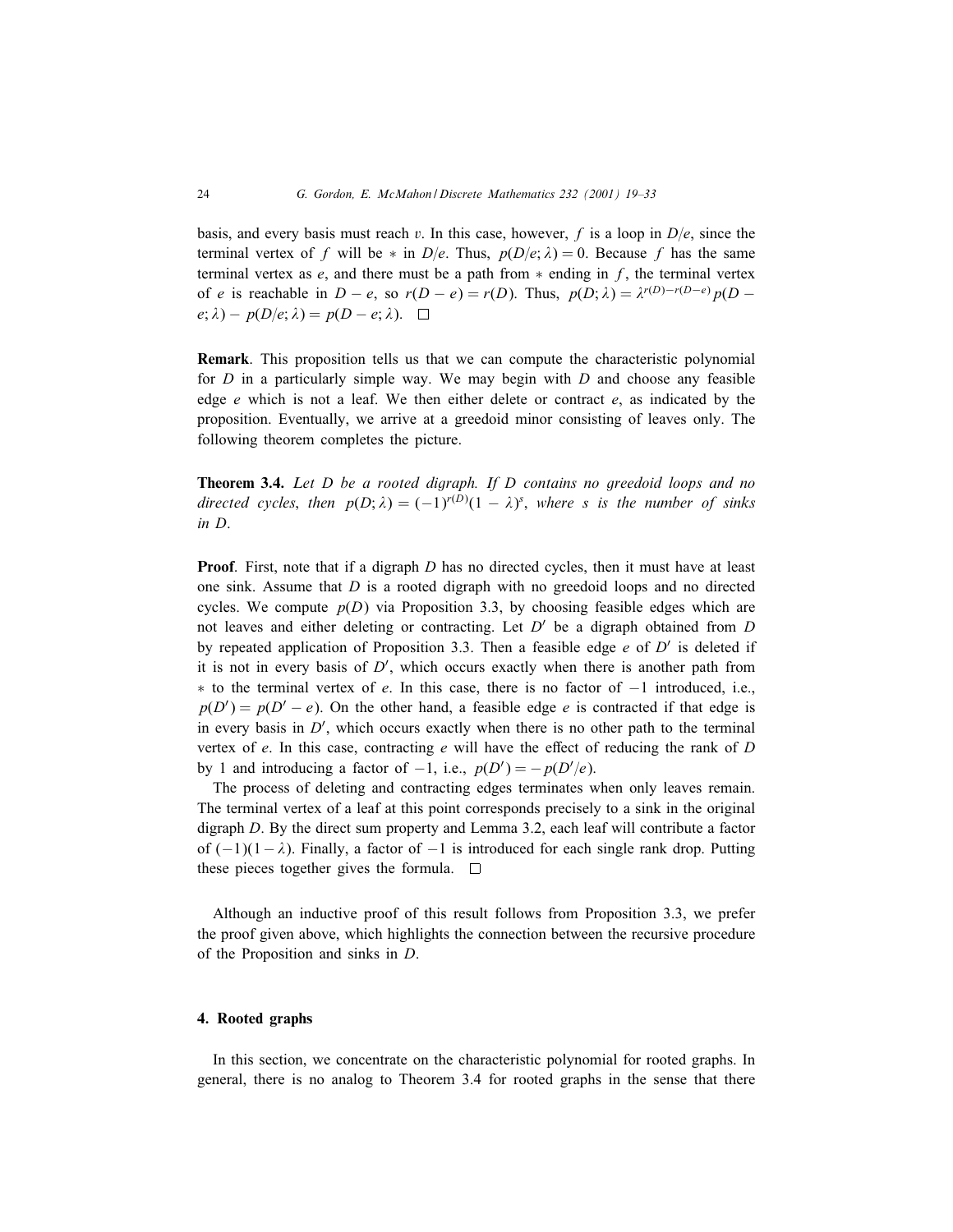is no known simple formula that describes the graph theoretic information encoded in  $p(G; \lambda)$ . Our main results here (Theorems 4.6 and 4.8) show how to interpret the degree of the polynomial and the evaluation  $p(G; 0)$  combinatorially.

It is easy to determine  $p(G; \lambda)$  for some special cases. We omit the straightforward proofs of the next proposition.

**Proposition 4.1.** (1) Let T be a rooted tree with n edges and l leaves. Then  $p(T; \lambda)$ =  $(-1)^{(n-l)}(\lambda - 1)^l$ .

(2) Let C be a rooted cycle with n edges. Then  $p(C; \lambda) = (-1)^n (n-1)(\lambda - 1)$ .

(3) *Let* Kn *be the rooted complete graph on* n *vertices* (*including the root*). *Then*  $p(K_n; \lambda) = (-1)^n (n - 1)!(\lambda - 1).$ 

We will need a few results which simplify the calculation of  $p(G; \lambda)$ . Propositions 4.2, 4.4, and 4.5 are consequences of the definition of the characteristic polynomial and Proposition 2.2. These results will allow us to restrict our attention to rooted graphs with no greedoid loops and no multiple edges; further, because of the direct sum property, we need only delete and contract edges which are not leaves.

Feasible edges which are leaves are greedoid *isthmuses*, that is, edges that can be added to or deleted from any feasible set without affecting feasibility. If  $e$  is an isthmus in G, then G is the direct sum (as a greedoid) of  $G/e$  with the one-element greedoid on  $\{e\}$ . Every isthmus is also a (greedoid) *coloop*, i.e., an edge which is in every basis. For matroids, these two notions coincide, although clearly they are different in greedoids.

**Proposition 4.2.** Suppose G is a rooted graph with no greedoid loops. Let  $\bar{G}$ *be the corresponding graph with all multiple edges replaced by single edges. Then*  $p(G) = p(\bar{G}).$ 

Proof. In deleting and contracting edges, any multiple edges will simply be carried along until they are adjacent to  $*$ . Suppose  $\{e_1, e_2, \ldots, e_n\}$  is a set of edges in G, each of which joins \* and another vertex v. By Proposition 4.4,  $p(G; \lambda) = p(G - e_1; \lambda)$  –  $p(G|e_1; \lambda)$ . Now  $e_i$  (for all  $i \geq 2$ ) is a greedoid loop in  $G/e_1$ , so  $p(G/e_1) = 0$ . Hence,  $p(G; \lambda) = p(G - e_1; \lambda)$ , and we can continue to delete these multiple edges in turn until only one remains. In other words, those edges could simply have been deleted at the beginning and the polynomial would be the same.  $\square$ 

The next proof is a straightforward calculation.

**Lemma 4.3.** *Suppose* G *is a rooted graph consisting of a single leaf. Then*  $p(G; \lambda) =$  $\lambda - 1$ .

Thus, by the direct sum property (Proposition 2.5), if G has an isthmus  $e$ , then  $p(G) = (\lambda - 1)p(G/e).$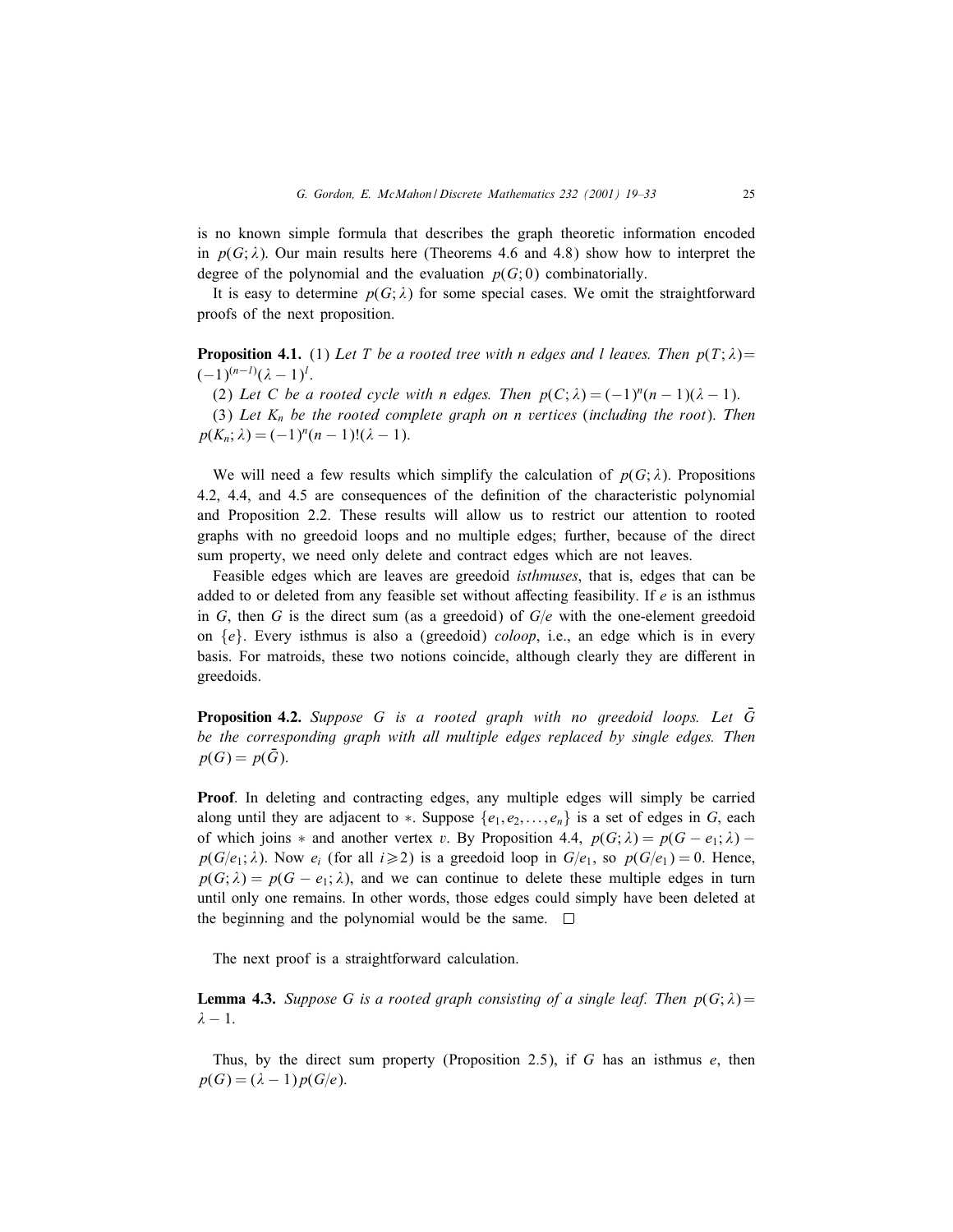We now consider what happens if a feasible edge which is not a leaf is deleted or contracted.

Proposition 4.4. *Let* G *be a rooted graph with no greedoid loops. If* {e} *is feasible*; *but* e *is not a leaf*; *then*

 $p(G; \lambda) = p(G - e; \lambda) - p(G/e; \lambda).$ 

**Proof.** Suppose e is a feasible edge which is not a leaf. From Proposition 2.4,  $p(G; \lambda)$ =  $\lambda^{r(G)-r(G-e)} p(G-e; \lambda) - p(G/e; \lambda)$ . If  $r(G)=r(G-e)$ , then we are done. On the other hand, if  $r(G) \neq r(G - e)$ , then there is no path from  $*$  to the terminal vertex of e in  $G - e$ . Since e is not a leaf of G, this means that there must be a greedoid loop in  $G - e$ , so  $p(G - e) = 0$ . Hence,  $p(G; \lambda) = p(G - e; \lambda) - p(G/e; \lambda)$ .  $\Box$ 

Proposition 4.5. *Suppose* G *is a rooted graph with no greedoid loops*; *and* e *is a coloop but not an isthmus. Then*  $p(G; \lambda) = -p(G/e; \lambda)$ .

**Proof.** This proof is the same as the case for rooted digraphs, in Proposition 3.3.  $\Box$ 

We are now ready for the main results of this section. Define a *minimum tree cover* for  $G$  to be a minimum size feasible set  $T$  with the property that every edge of  $G$  is adjacent to some edge of  $T$ . A minimum tree cover  $T$  has the property that  $T$  is a minimum size subtree such that every edge of the minor  $G/T$  is adjacent to  $\ast$ .

Theorem 4.6. *If* G *is a rooted graph*; *let* a(G) *be the size of a minimum tree cover for* G. Then the degree of the characteristic polynomial  $p(G; \lambda)$  is equal to  $r(G) - a(G)$ .

**Proof.** Let M be the family of all minimum tree covers for G. Now let  $T_G$  be a computation tree for  $G$  and let  $F$  be a minimum size feasible set with no external activity, so that the contribution of  $F$  to the feasible set expansion (Proposition 2.7) is  $\pm \lambda^k$  and k is maximum.

We wish to show that  $F \in \mathcal{M}$ . Because F has no external activity with respect to the computation tree  $T_G$ , every edge e of G which is not in F was deleted; hence e was adjacent to the root  $*$  at the time it was deleted. Now if e is adjacent to  $*$  in G, e must be adjacent to some edge of  $F$ , since  $F$  is feasible and cannot be empty. If e is not adjacent to  $*$  in G, then e became adjacent to  $*$  when some edge f of F was contracted, so e is adjacent to f in G. In either case, every edge e is adjacent to some edge in F.

Now suppose that there is a feasible set F' with  $|F'| < |F|$  such that every edge of G is adjacent to some edge of  $F'$ . Since F was a minimal size feasible set with no external activity in  $T_G$ , then  $F'$  must have had external activity. We will create a new computation tree  $T_G$  such that the edges of  $F'$  are contracted so that no greedoid loops are created. This is always possible because if the contraction of an edge  $e \in F'$  would create a loop  $e'$ , then  $e'$  must have been adjacent to  $*$  when  $e$  was contracted (because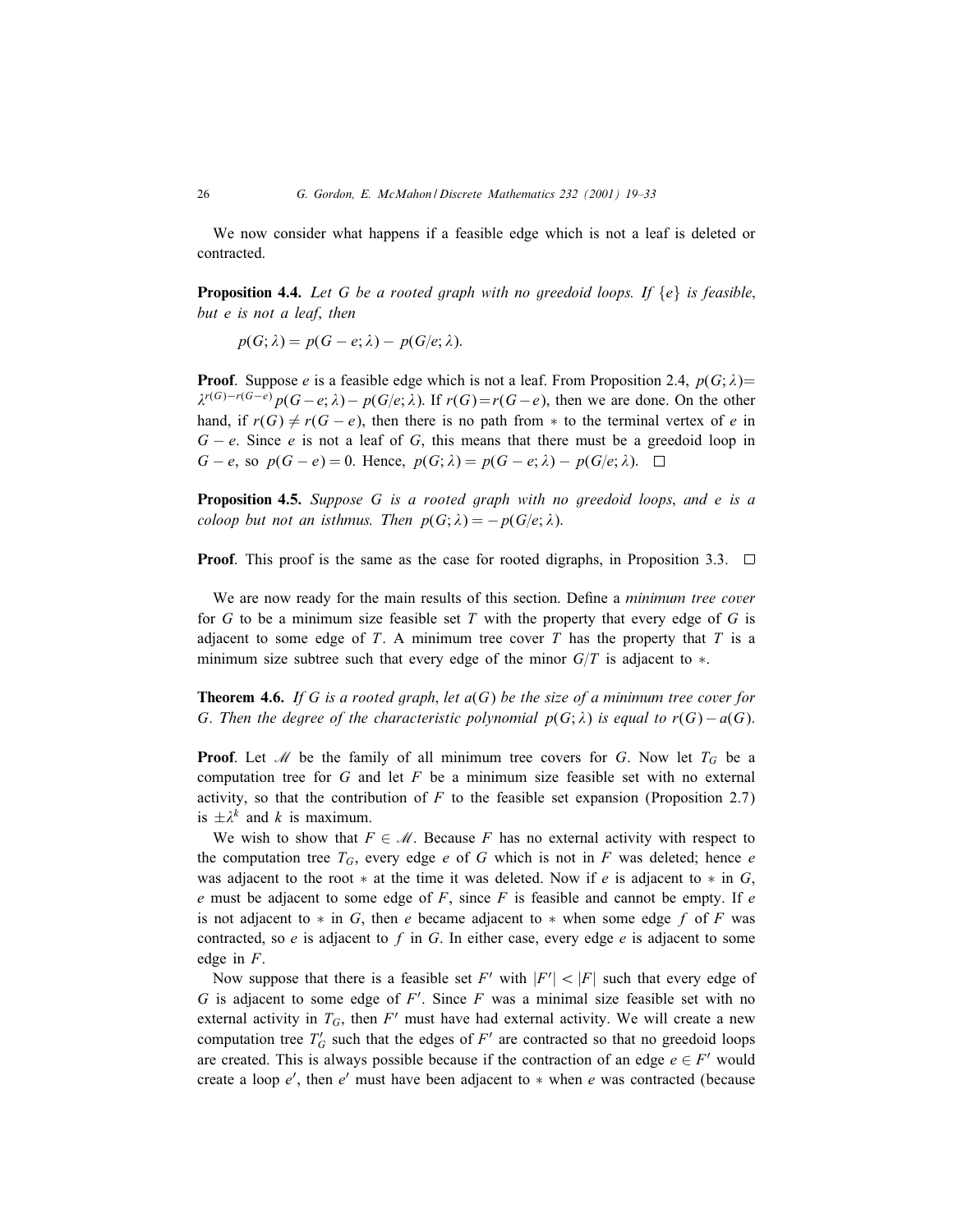$F'$  is adjacent to every edge of G). Thus,  $e'$  can be deleted *before*  $e$  is contracted in the computation tree. Thus, the terminal vertex in  $T'_G$  which corresponds to  $F'$  has no greedoid loops, so F' has no external activity. Thus, F' will contribute  $\pm \lambda^s$  to  $p(G)$  where  $s > k$ . However, the polynomial is independent of the computation tree, so  $F$  could not have been a minimal size feasible set with no external activity in the original computation tree. This is a contradiction, hence  $F \in \mathcal{M}$ . Hence, the degree of the characteristic polynomial  $p(G; \lambda)$  is equal to  $r(G) - a(G)$ , as desired. □

**Corollary 4.7.** *Suppose* deg( $p(G; \lambda)$ ) = k and let  $a_k$  be the coefficient of  $\lambda^k$ . Then  $(-1)^{r(G)-k}a_k$  *is the number of minimum tree covers of G.* 

The next result is closely related to the remarkable fact (discovered by Greene and Zaslavsky [10]) that the number of acyclic orientations of a graph with a unique (specified) source is independent of that source. Our proof uses their result.

Theorem 4.8. *Let* G *be a rooted graph with root* ∗. *Let* O(G) *be the collection of all acyclic orientations of G with a unique source*  $*$ . *Then*  $|\mathcal{O}| = (-1)^{r(G)} p(G; 0)$ .

**Proof.** If G is a rooted graph, let  $\overline{G}$  be the unrooted graph that is obtained when the root of G is treated as any other vertex. Let  $h(\bar{G}; \lambda)$  be the matroid characteristic polynomial for graphs (see  $[17]$ ). (The definition can be taken to be precisely the same as that of Proposition 2.3, where the rank function  $r(A)$  is the size of the largest acyclic subset of  $A$ .)

Greene and Zaslavsky [10] proved that  $(-1)^{r(G)}h(\bar{G};0)$  equals the number of acyclic orientations of G with unique source \*. (Since the calculation of  $h(\bar{G}; \lambda)$  does not depend on ∗, this shows that the number of acyclic orientations of a graph with a unique (specified) source is independent of that source.) Thus, we can finish our proof by showing  $p(G; 0) = h(\bar{G}; 0)$ .

Note first that if e is a greedoid loop in G, then either (1) e is an ordinary loop (which is a cycle) or (2) e is disconnected from the root  $\ast$  (so G has more than one component). In either case, there are no acyclic orientations of G in which  $*$  is the unique source. Since  $p(G; \lambda) = 0$  in this case, the result holds.

Thus, we may assume  $G$  has no greedoid loops. If every edge of  $G$  is a feasible leaf (a greedoid isthmus), then  $p(G; \lambda) = (\lambda - 1)^k$  for some k. There is only one legal acyclic orientation in this case, so the result follows.

Finally assume that  $e$  is feasible, not a leaf, and  $G$  has no greedoid loops. By Proposition 4.4, we have  $p(G; \lambda) = p(G - e; \lambda) - p(G/e; \lambda)$ . We now complete the proof by induction on the number of edges of G. The base cases are handled above. Now induction yields  $p(G - e; 0) = h(\bar{G} - e; 0)$  and  $p(G/e; 0) = h(\bar{G}/e; 0)$ . But  $h(\bar{G}; \lambda)$ satisfies the same recursion when e is not an isthmus (Theorem 4.2 of [3]):  $h(\bar{G}; \lambda) =$  $h(\bar{G}-e; \lambda) - h(\bar{G}/e; \lambda)$ . Hence

$$
h(\bar{G};0) = h(\bar{G}-e;0) - h(\bar{G}/e;0) = p(G-e;0) - p(G/e;0) = p(G;0). \square
$$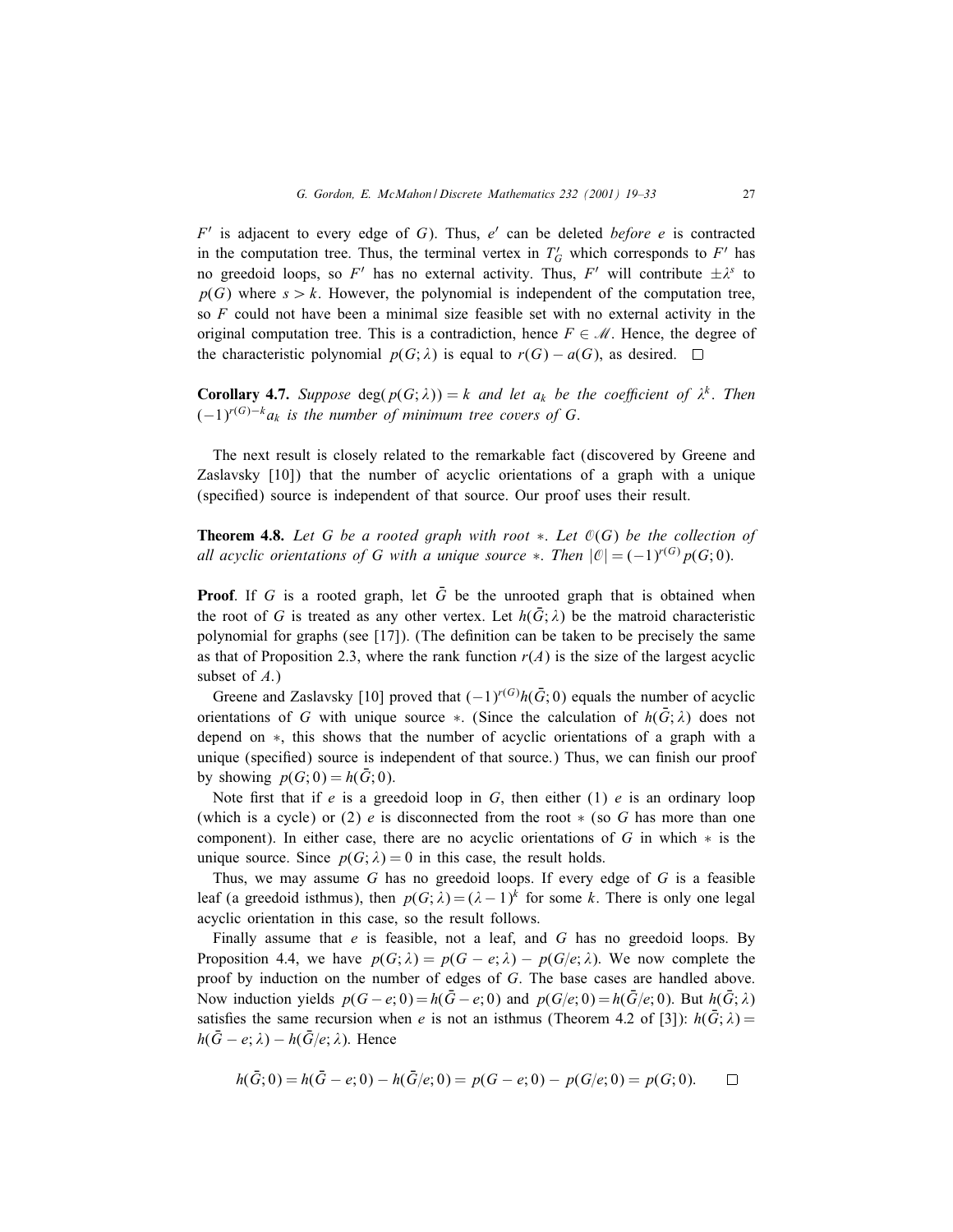

Fig. 1. The fan  $F_n$ .

It is interesting to note that since the number of acyclic orientations of  $G$  with unique source  $*$  is independent of the choice of  $*$ , so is the calculation  $p(G; 0)$ , i.e.,  $p(G; 0)$  does not depend on the choice of  $*$ . It would be interesting to compare the full polynomials  $h(\bar{G}; \lambda)$  and  $p(G; \lambda)$  in more detail.

We also remark that an inductive proof of Theorem 4.8 which does not explicitly refer to Greene and Zaslavsky's result is not difficult. This is essentially the approach in Theorem 6:3:18 of [4].

It is also worth noting that if  $\mathcal O$  is an acyclic orientation of a rooted graph  $G$ , then  $*$  is the unique source in  $\mathcal O$  if and only if there are no greedoid loops in the directed branching greedoid associated with  $\mathcal{O}$ . Thus, we can restate Theorem 4.8 as follows:

Corollary 4.9. *Let* G *be a rooted graph with root* ∗ *and let* O(G) *be the collection of all acyclic orientations of* G *which create no greedoid loops in the directed branching greedoid associated with*  $\emptyset$ . *Then*  $|\emptyset| = (-1)^{r(G)} p(G; 0)$ .

# 5. Rooted fans

We conclude with a careful treatment of one important class of graphs, rooted fans  $F_n$  (see Fig. 1). These graphs arise in the study of non-essential edges in 3-connected graphs [14,16], as well as in other areas. In particular, they model distribution systems in which there is a central node (the root) that is adjacent to all of the remaining nodes, which, in turn, are joined by a simple path. For example, this could be the arrangement of a satellite broadcasting system, where the satellite can communicate directly with a linear arrangement of ground stations.

Understanding the characteristic polynomial for this class is also important. Applying Theorems 4:6–4:8 to rooted fans gives new combinatorial information about this class (see the remark following the proof of Proposition 5.3). Our main result (Theorem 5.7) gives a complete factorization of  $p(F_n)$  over the rationals which is closely connected to the factorization of  $x<sup>n</sup> - 1$ .

Generally, factorization questions involving the chromatic and characteristic polynomials are of wide interest. Stanley's modular factorization theorem (Theorem 2 of [15]) shows why factoring the characteristic polynomial of a combinatorial geometry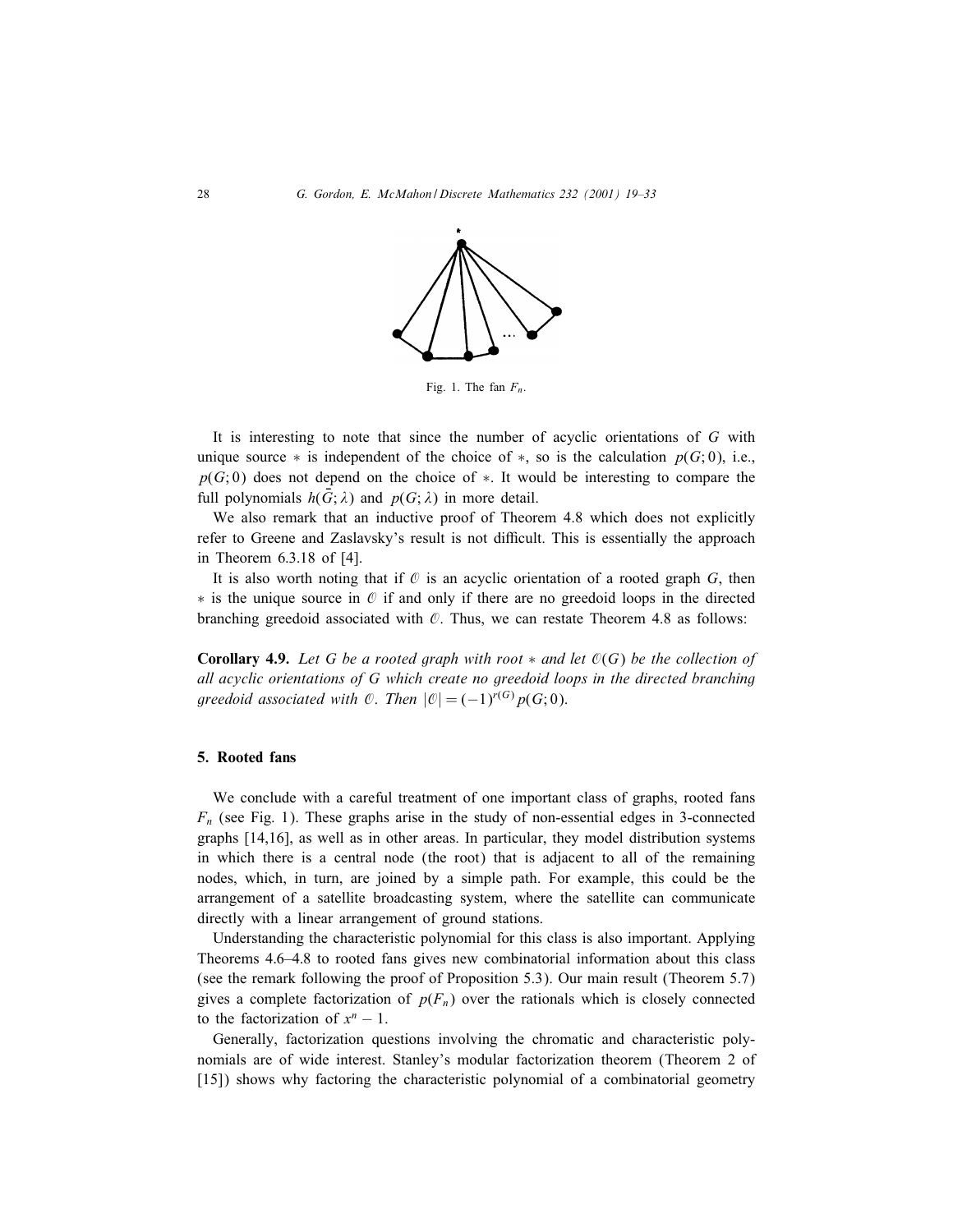(simple matroid) gives information about the structure of the geometry, and Brylawski's theorem on parallel connections of matroids (Theorem 6.16(v) of [2]) shows that the characteristic polynomial is essentially multiplicative on parallel connections. The results we develop here fit into this context.

We will need several preliminary results to derive the formulas we will use. We use the convention that  $F_n$  has  $n + 1$  vertices (and  $2n - 1$  edges).

Our first result gives a recursion for  $p(F_n)$  that follows from Proposition 4.4 and repeated application of deletion and contraction to the left-most edge of  $F_n$ . Rooted graphs which arise during this process are either the direct sums of rooted paths with smaller rooted fans, or smaller rooted fans with paths attached to the leftmost (non-root) vertex. Determining the characteristic polynomial of these rooted graphs follows from Propositions 2.5, 4.2 and 4.5. We omit the proof.

**Proposition 5.1.** *Let*  $n \ge 2$ *. Then* 

$$
p(F_n) = (-1)^{n+1} (\lambda - 1) + (-1)^n (\lambda - 1) p(F_1) + (-1)^{n-1} (\lambda - 1) p(F_2) + \cdots
$$
  
+  $(-1)(\lambda - 1) p(F_{n-2}) - p(F_{n-1}).$ 

We can use this formula to get a simple recursion:

Corollary 5.2.  $p(F_n) = -2p(F_{n-1}) - \lambda p(F_{n-2}).$ 

**Proof.** Note that using the formula of Proposition 5.1, the terms of  $p(F_n) + p(F_{n-1})$ telescope, so  $p(F_n) + p(F_{n-1}) = -\lambda p(F_{n-2}) - p(F_{n-1})$ . □

**Proposition 5.3.** (1) *The constant term of*  $p(F_n)$  is  $(-1)^n 2^{n-1}$ .

- (2) *The degree of*  $p(F_n)$  *is*  $|(n+1)/2|$ .
- (3) Let  $a_n$  be the coefficient of the highest power of  $\lambda$ . Then
- (a)  $a_{2k} = (-1)^k 2k$
- (b)  $a_{2k+1} = (-1)^k$ .

**Proof.** (1) There are  $2^{n-1}$  ways to acyclically orient the edges of  $F_n$  so that  $*$  is the unique source (since the edges adjacent to ∗ must be oriented away from ∗ and the remaining  $n - 1$  edges can be oriented arbitrarily). The result follows from Theorem 4.8.

(2) If *n* is even, then there is a minimum tree cover with  $n/2$  edges. Thus, by Theorem 4.6, the degree of  $p(F_n)$  is  $n-n/2=|(n+1)/2|$ . If n is odd, then the minimum tree cover has  $(n - 1)/2$  edges. The result now follows from the same proposition.

(3) We use induction on *n*, with 2 base cases:  $p(F_1) = \lambda - 1$ , so  $a_1 = 1$ , and  $p(F_2) = -2(\lambda - 1)$ , so  $a_2 = -2$ .

(a) Assume  $k \geq 2$ . Part 2 above yields deg( $p(F_{2k})$ ) = deg( $p(F_{2k-1})$ ) = deg( $p(F_{2k-2})$ ) + 1. Since  $p(F_{2k}) = -2p(F_{2k-1}) - \lambda p(F_{2k-2})$  by Corollary 5.2,  $a_{2k} = -2a_{2k-1} - a_{2k-2} = (-2)(-1)^{k-1} - (-1)^{k-1}(2k-2) = (-1)^k 2k.$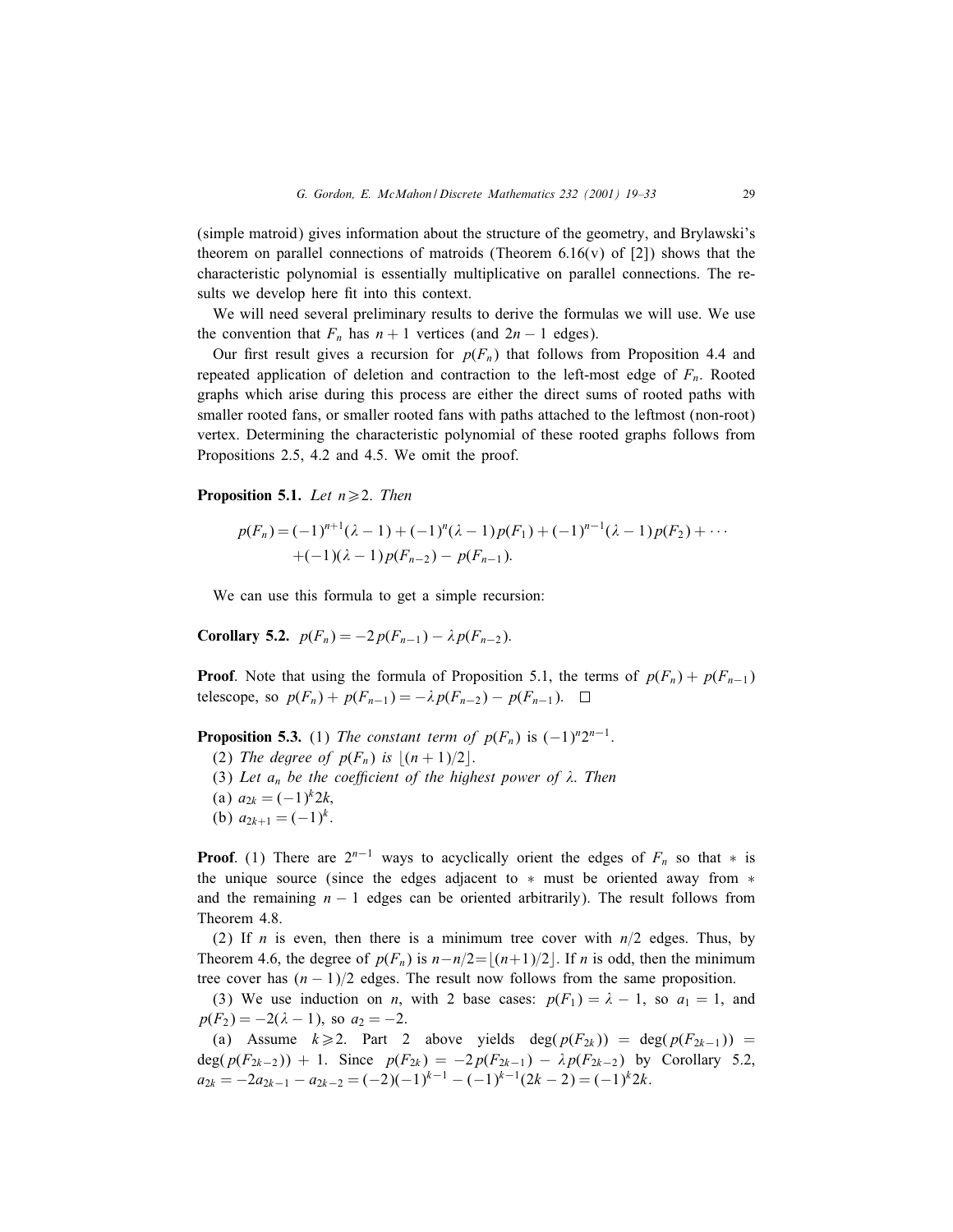

Fig. 2. The 8 minimum tree covers for  $F_8$ .

(b) Assume  $k \ge 1$ . In this case, deg( $p(F_{2k+1})$ )=deg( $p(F_{2k})$ )+1=deg( $p(F_{2k-1})$ )+1. Again, using Corollary 5.2,  $a_{2k+1} = -a_{2k-1} = (-1)^k$ . □

Remark: Parts 2 and 3 above, combined with Corollary 4.7, tells us how many minimum tree covers T of  $F_n$  there are. When n is even, there are precisely n such subtrees, and when  $n$  is odd, there is only one. In the case when  $n$  is odd, this is obvious: if edges  $e_1, \ldots, e_n$  are the (ordered) edges adjacent to the root, then the edges of T are  $e_2, e_4, \ldots, e_{n-1}$ . When *n* is even, however, the result is less obvious. For example, when  $n = 8$ , we find 8 minimum tree covers (see Fig. 2), so by the proposition, these must be all of them.

Recall that the polynomial  $x^n - 1 = \prod_{d|n} g_d(x)$ , where  $g_d(x)$  is the dth *cyclotomic polynomial.*  $g_d(x)$  is a monic polynomial of degree  $\phi(d)$  (the Euler- $\phi$  function) which is irreducible over the rationals. A homogeneous version of the cyclotomic polynomial is given by

$$
\alpha^n - \beta^n = \prod_{d|n} \beta^{\phi(n)} g_d(\alpha/\beta).
$$

Elementary properties of these polynomials can be found in most abstract algebra texts. A standard reference is [11].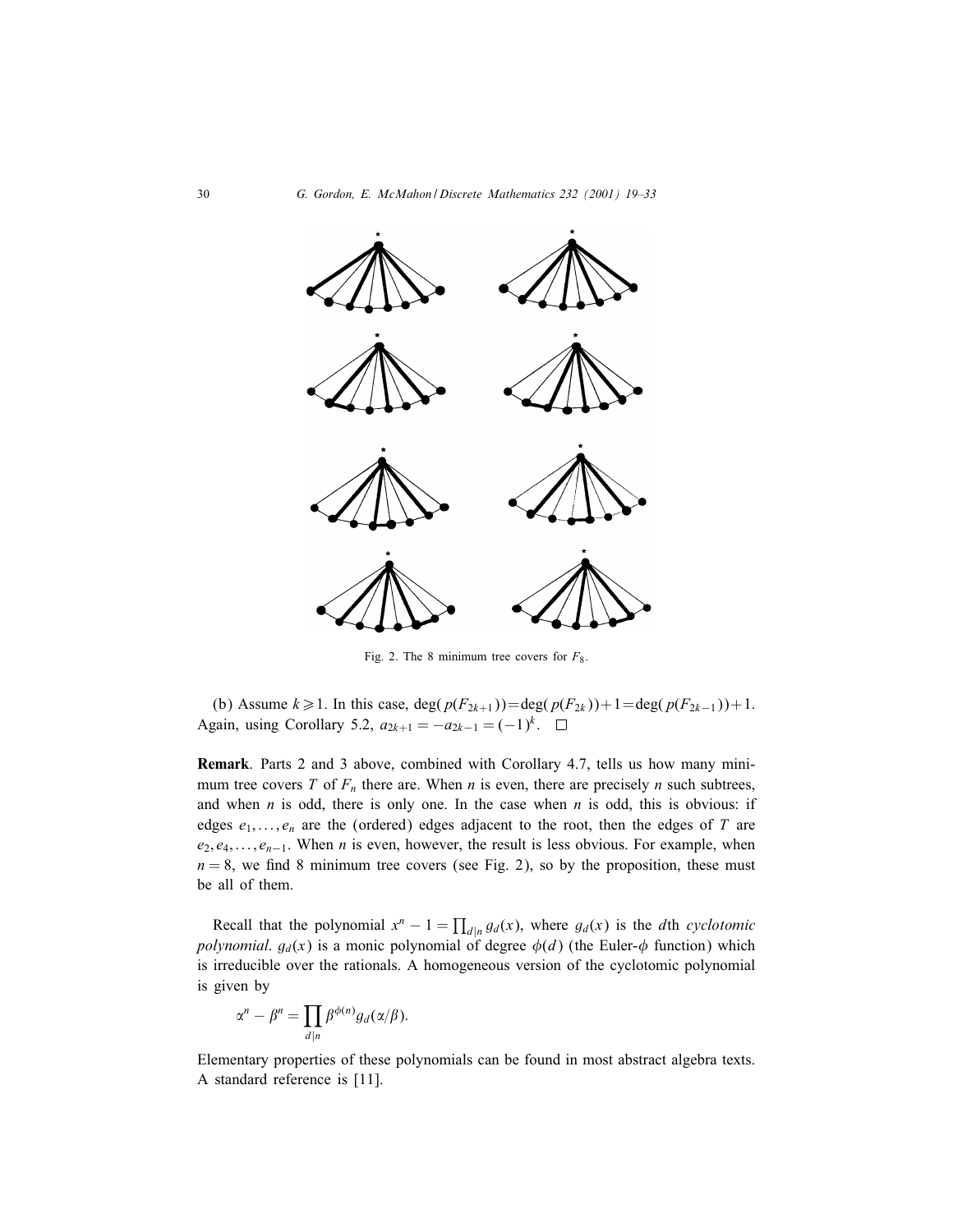The following formulæ for  $p(F_n)$  indicate the close connection between  $p(F_n)$  and the cyclotomic polynomials.

**Proposition 5.4.** *Let*  $F_n$  *be the fan with*  $n + 1$  *vertices.* 

1.  $p(F_n; \lambda) = (-1)^n (\sqrt{1 - \lambda}/2)[(1 + \sqrt{1 - \lambda})^n - (1 - \sqrt{1 - \lambda})^n]$ 2. *If*  $u = (1 + \sqrt{1 - \lambda})/(1 - \sqrt{1 - \lambda})$ , *then*  $p(F_n) = (-1)^n 2^{n-1}(u-1)(u^n-1)/(u+1)^{n+1}$ 

**Proof.** (1) We need to solve the recurrence relation of Corollary 5.2. Let  $f(z) =$  $\sum_{n\geq 1} p(F_n; \lambda)z^n$  be the ordinary generating function associated with the sequence of polynomials  $\{p(F_n; \lambda)\}\$ . Using standard techniques, we get

$$
f(z) = \frac{(\lambda - 1)z}{1 + 2z + \lambda z^2} = \frac{\sqrt{1 - \lambda}}{2} \left( \frac{1}{1 - \alpha z} - \frac{1}{1 - \beta z} \right),
$$

where  $\alpha = -1 - \sqrt{1 - \lambda}$  and  $\beta = -1 + \sqrt{1 - \lambda}$ . The result now follows immediately.

(2) This follows from 1 by using the indicated substitution.  $\Box$ 

**Definition**. Let  $\alpha = -1 - \sqrt{1 - \lambda}$ ,  $\beta = -1 + \sqrt{1 - \lambda}$ , and let  $g_n(x)$  be the *n*th cyclotomic polynomial.

- For  $n = 1$ , define  $I_1(\lambda) = \lambda 1$ .
- For  $n \geq 2$ , define  $I_n(\lambda) = \beta^{\phi(n)} g_n(\alpha/\beta)$ .

We can rewrite Formula 1 of Proposition 5.4 using these  $I_n(\lambda)$ .

**Lemma 5.5.** For all  $n \ge 1$ ,  $p(F_n; \lambda) = \prod_{d|n} I_d(\lambda)$ .

Proof. Rewrite the first formula of Proposition 5.4 as follows:

$$
p(F_n; \lambda) = \frac{\sqrt{1 - \lambda}}{2} (\alpha^n - \beta^n)
$$
  
= 
$$
\frac{\sqrt{1 - \lambda}}{2} (\alpha - \beta) \prod_{d | n, 1 < d} I_d(\lambda).
$$

But  $(\sqrt{(1 - \lambda)}/2)(\alpha - \beta) = \lambda - 1 = I_1(\lambda)$ , so we are done.  $\square$ 

**Lemma 5.6.** For all  $n \geq 1, I_n(\lambda)$  is irreducible in the polynomial ring  $\mathbb{Z}[\lambda]$ .

**Proof.** We first show  $I_n(\lambda)$  is a polynomial in  $\lambda$  with integer coefficients. We use induction on *n*. The result is trivial for  $n = 1$ . Now use Lemma 5.5 to write

$$
p(F_n; \lambda) = \left(\prod_{d|n, d < n} I_d(\lambda)\right) I_n(\lambda) = r(\lambda) I_n(\lambda),
$$

where  $r(\lambda) = \prod_{d|n, d < n} I_d$ . By induction,  $I_d(\lambda)$  is a polynomial in  $\lambda$  for all  $1 \le d < n$ . Thus  $r(\lambda)$  is a polynomial in  $\lambda$  with integer coefficients. Since  $p(F_n; \lambda)$  is a polynomial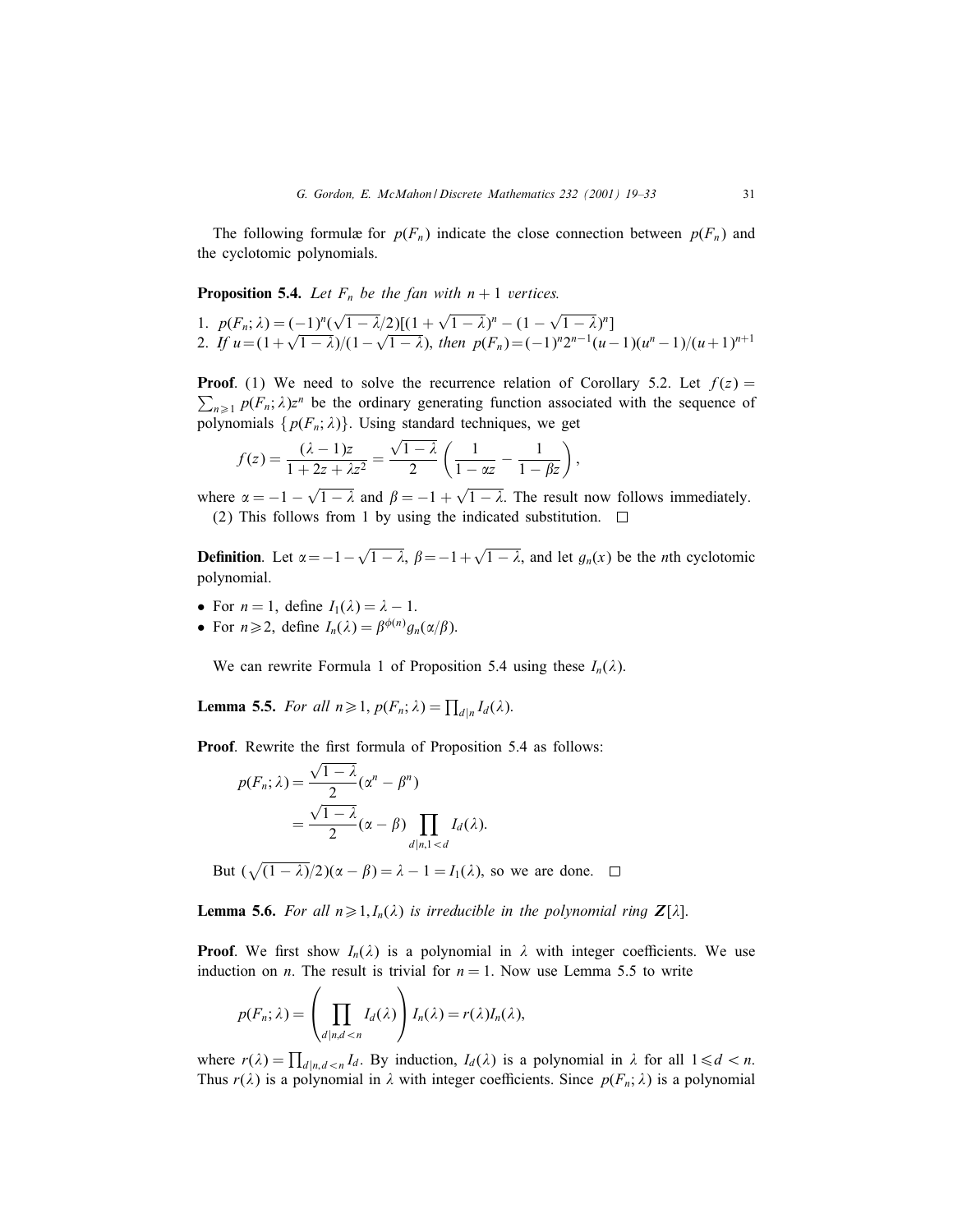| Table 1          |                                              |                                                                        |
|------------------|----------------------------------------------|------------------------------------------------------------------------|
| $\boldsymbol{n}$ | $I_n(\lambda)$                               | $p(F_n; \lambda)$                                                      |
| $\mathbf{1}$     | $\lambda - 1$                                | $\lambda - 1$                                                          |
| $\mathfrak{D}$   | $-2$                                         | $-2(\lambda-1)$                                                        |
| 3                | $-\lambda + 4$                               | $-(\lambda - 1)(\lambda - 4)$                                          |
| $\overline{4}$   | $-2(\lambda-2)$                              | $4(\lambda - 1)(\lambda - 2)$                                          |
| 5                | $\lambda^2 - 12\lambda + 16$                 | $(\lambda - 1)(\lambda^2 - 12\lambda + 16)$                            |
| 6                | $-3\lambda + 4$                              | $-2(\lambda-1)(\lambda-4)(3\lambda-4)$                                 |
|                  | $-\lambda^3 + 24\lambda^2 - 80\lambda + 64$  | $-(\lambda - 1)(\lambda^3 - 24\lambda^2 + 80\lambda - 64)$             |
| 8                | $2(\lambda^2-8\lambda+8)$                    | $8(\lambda - 1)(\lambda - 2)(\lambda^2 - 8\lambda + 8)$                |
| 9                | $- \lambda^3 + 36\lambda^2 - 96\lambda + 64$ | $(\lambda - 1)(\lambda - 4)(\lambda^3 - 36\lambda^2 + 96\lambda - 64)$ |
| 10               | $5\lambda^2 - 20\lambda + 16$                | $-2(\lambda - 1)(\lambda^2 - 12\lambda + 16)$                          |
|                  |                                              | $(5\lambda^2 - 20\lambda + 16)$                                        |
| 11               | $- \lambda^5 + 60\lambda^4 - 560\lambda^3$   | $-(\lambda - 1)(\lambda^5 - 60\lambda^4 + 560\lambda^3)$               |
|                  | $+1792\lambda^2 - 2304\lambda + 1024$        | $-1792\lambda^2 + 2304\lambda - 1024$                                  |
| 12               | $\lambda^2 - 16\lambda + 16$                 | $4(\lambda - 1)(\lambda - 2)(\lambda - 4)(3\lambda - 4)$               |
|                  |                                              | $(\lambda^2 - 16\lambda + 16)$                                         |

in  $\lambda$  with integer coefficients, this immediately gives  $I_n(\lambda)$  as a polynomial in  $\lambda$  with integer coefficients.

It remains to show that  $I_n(\lambda)$  is irreducible. Again, the result is trivial for  $n = 1$ . For  $n > 1$ ,  $I_n(\lambda) = \beta^{\phi(n)} g_n(\alpha/\beta)$  is irreducible in the polynomial ring  $\mathbf{Z}[\alpha, \beta]$ . (This follows immediately from the irreducibility of the cyclotomic polynomial  $g_n(x)$ .) Furthermore,  $\lambda = -\alpha^2 - \alpha$  implies any non-trivial factorization  $I_n(\lambda) = s(\lambda)t(\lambda)$  in the ring *Z*[ $\lambda$ ] immediately gives a non-trivial factorization in  $Z[\alpha] \subseteq Z[\alpha, \beta]$ , contradicting the irreducibility over  $Z[\alpha, \beta]$ . This completes the proof.  $\square$ 

We summarize the factorization information about  $p(F_n, \lambda)$  in the following theorem and corollary. The proofs follow from Lemmas 5.5 and 5.6.

**Theorem 5.7.** Let  $p(F_n)$  be the characteristic polynomial of a rooted fan on  $n + 1$ *vertices. Then*  $p(F_n) = \prod_{d|n} I_d(\lambda)$  *is a complete factorization of*  $p(F_n)$  *into irreducible polynomials over*  $Z[\lambda]$  (*equivalently*  $Q[\lambda]$ ).

**Corollary 5.8.** (1)  $p(F_m)|p(F_n)$  *if and only if*  $m|n$ .

(2)  $p(F_q)/(\lambda - 1)$  *is irreducible if and only if* q *is prime.* 

(3) Let  $n > 1$  be an integer, and let  $d_1, d_2, \ldots, d_m$  be the list of proper divisors *of n*. *Then*  $I_n(\lambda) = p(F_n)/\text{lcm}(p(F_{d_1}), p(F_{d_2}), \ldots, p(F_{d_m}))$ .

We conclude by exhibiting in Table 1 the polynomials  $I_n(\lambda)$  and  $p(F_n; \lambda)$  for  $1 \le n \le 12$ .